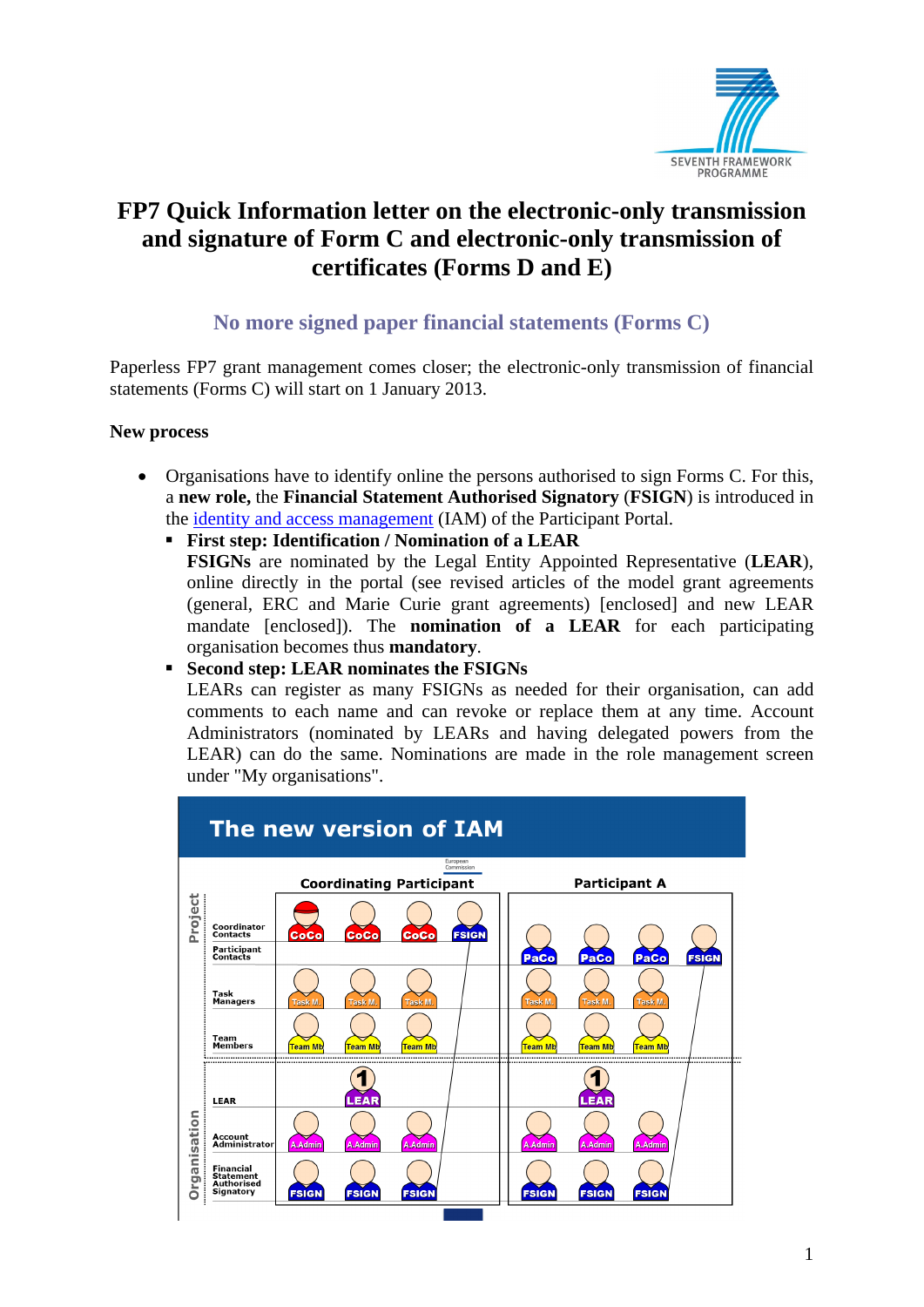#### **Third step: Participant Contact chooses the FSIGN for the project**

One of the participant contacts  $(PaCo) - or$  coordinator contacts in case of the coordinating entity - for a particular project chooses one or more FSIGNs for the project from the list nominated by the LEAR. This is done in the role management screen of the project.



- When a periodic report is due, after the financial data are introduced in the financial reporting module, PaCos identify a Form C as "**ready for signature**" (instead of submitting directly to the coordinator as currently). This triggers a notification to the FSIGN who then revises (if necessary) and validates the information, and if correct, signs it electronically and transmits it to the coordinator. If no FSIGN was yet assigned to the project (see above) the system alerts the PaCo and provides instructions on the necessary steps to take.
- Certificates on financial statements (CFS), if applicable, have to be scanned and the electronic copy uploaded alongside the Form C before the form is identified as "ready for signature". The original of the CFS (signed by the certifying auditor) must be kept in the files of the beneficiary and available in case of audit (no longer sent in paper to the Commission).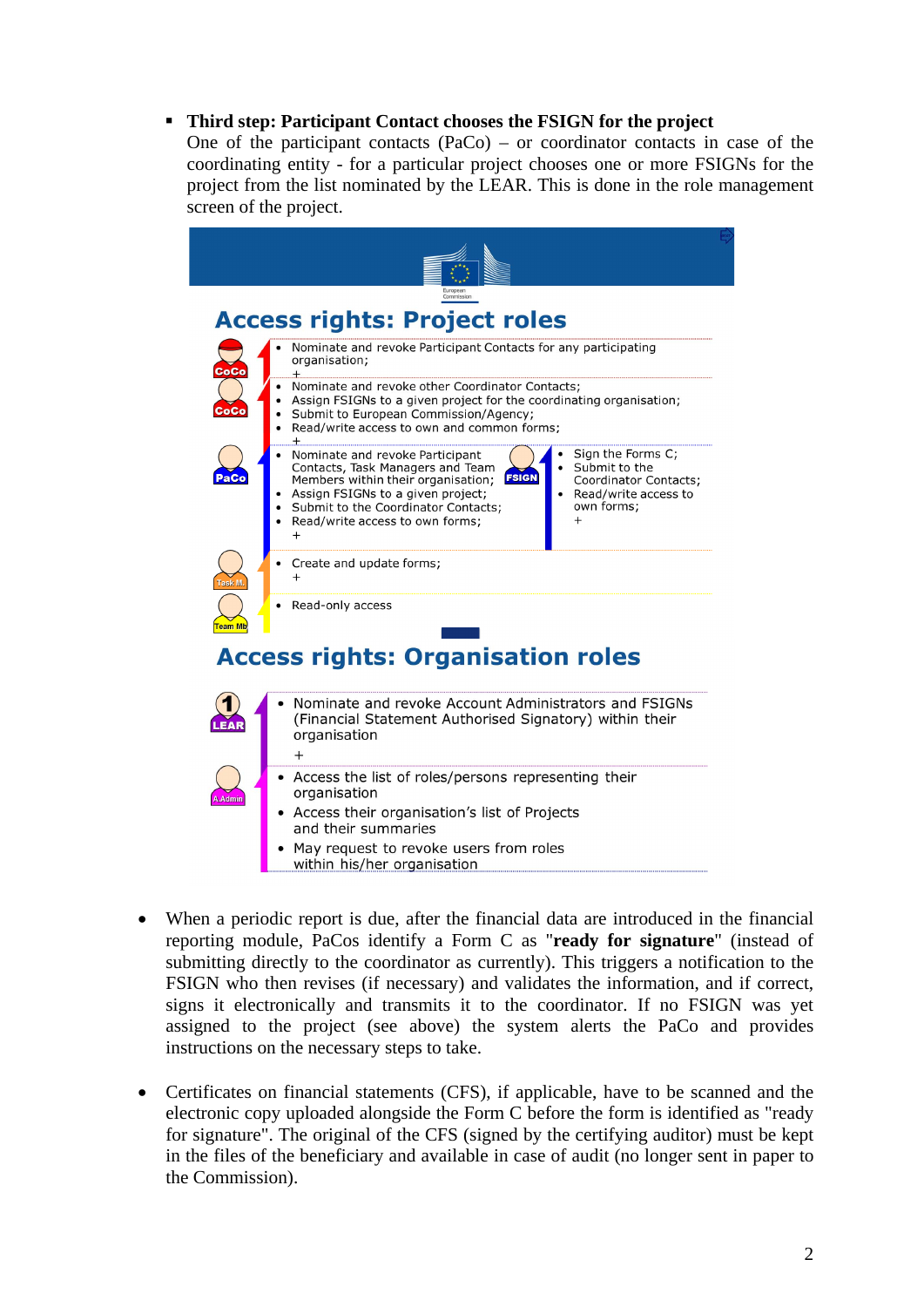- A separate Form C for the third party has to be completed in the financial reporting module and transmitted by the PaCo of the beneficiary to the coordinator (without electronic signature). After the coordinator transmitted the whole package to the Commission, the Form C of the third party must be printed and hand-signed by an authorised representative of the third party. This document must be kept in the files of the beneficiary (no sending to the Commission).
- The coordinators collect all of the participants' Forms C and CFS in one package. The transmission of this package by the coordinator triggers the issuing of a digitally signed electronic receipt for each Form C transmitted and for the whole package. LEAR, FSIGNs and PaCos from each beneficiary will be notified electronically and be able to download this electronic receipt for their organisation.



#### **Applicability and retroactiveness**

This new regime applies to FP7 grants signed after 1.1.2013 (revised model grant agreement entering into force). For grants signed before this date, the traditional parallel electronic submission and paper signature is still available as an option. However, the Commission **strongly encourages all beneficiaries in all FP7 grants to use the new electronic-only transmission**.

To this end, co-ordinators of on-going grants have to initiate a simple amendment, with the agreement of all beneficiaries of the project. The templates and instructions for this amendment are enclosed. The amendment becomes applicable to all beneficiaries under a given grant, i.e. there will be no "mixed" reporting in a consortium (either all electronic-only or all with paper signature).

| <b>Important links:</b>                                                                                   |
|-----------------------------------------------------------------------------------------------------------|
| Participant Portal: http://ec.europa.eu/research/participants/portal                                      |
| European Commission Authentication Service (ECAS): https://webgate.ec.europa.eu/aida/selfreg              |
| <b>Introduction to ECAS:</b> https://webgate.ec.europa.eu/cas/ec/help.jsp                                 |
| <b>Participant Portal Frequently Asked Questions:</b>                                                     |
| http://ec.europa.eu/research/participants/portal/appmanager/participants/portal? nfpb=true& pageLabel=faq |
| Technical helpdesk of Participant Portal: DIGIT-USER-ACCESS@ec.europa.eu                                  |
| Information on LEARs: http://cordis.europa.eu/fp7/pp-lear_en.html                                         |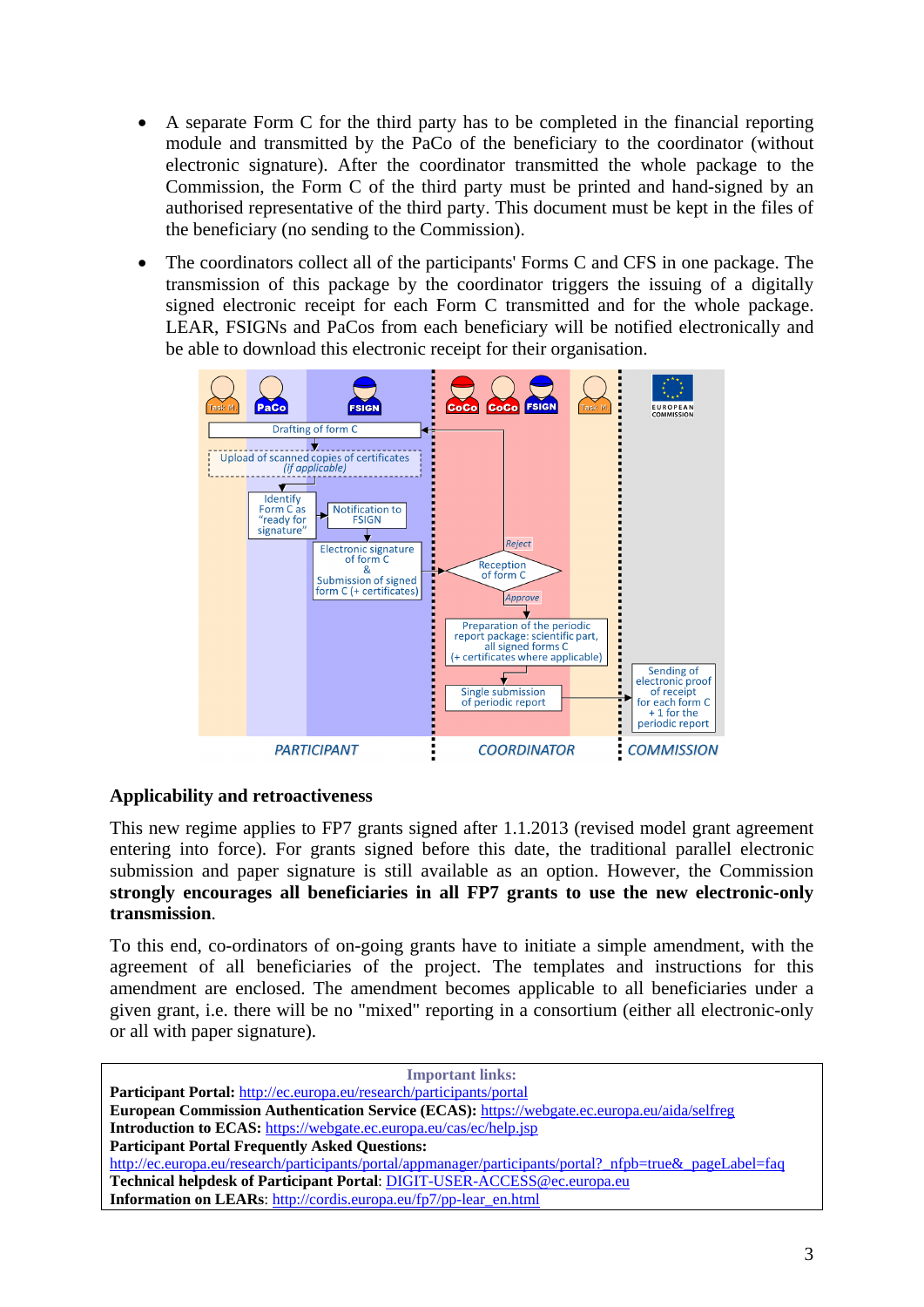# **Frequently asked questions**

#### **1. Even if no signed paper versions of Forms C have to be sent to the Commission, do we have to keep signed versions in our files within our organisation?**

From the Commission side, there is no obligation to even create paper versions of Forms C. The electronic-only transmission is the valid act and the e-Receipt is the proof. The need for paper versions might arise from internal rules and processes in your organisation.

**Note:** Keep in mind that there are two exceptions:

1.) You have to store the original CFS as paper version signed by the certifying auditor in your own files.

2.) If you are a beneficiary with a linked third party covered by Special Clause 10 than you have to keep a Form C of this linked third party printed and hand-signed by an authorised representative of the third party in your records.

#### **2. Our organisation has no LEAR. How can we register the persons authorised to sign Forms C (FSIGNs)?**

Your organisation must first nominate a LEAR. Only the LEAR can register the FSIGNs. The details for nominating LEARs can be found on the Quick Information letter.

#### **3. My organisation is small and we participate only in one FP7 project. The appointment of so many persons in different roles (LEAR, PaCo, FSIGN) seems quite an overburden.**

You can nominate one and the same person in different roles (e.g. the same person can be LEAR of your organisation, PaCo and FSIGN for your project). Once a LEAR is nominated, the nomination into all other roles is very simple and quick (and can be changed at any moment online in the Participant Portal).

#### **4. I have a third party reporting costs in my project (special clause 10). How does it work in this case?**

A separate Form C for the third party has to be completed in the financial reporting module and transmitted by the PaCo of the beneficiary to the coordinator (without electronic signature). After the coordinator submitted the whole package to the Commission, the Form C of the third party must be printed and hand-signed by an authorised representative of the third party. This document must be kept in the files of the beneficiary (no sending to the Commission).

#### **5. I am coordinating a multi-beneficiary collaborative project signed before 1.1.2013. Will I have to monitor two different parallel streams of Forms C (paper signed and only electronic) depending on the beneficiaries?**

No. The transition to electronic-only transmission of Forms C can only be made for the consortium as a whole. Either your grant maintains the provisions under which it was signed (and then all beneficiaries will keep the traditional process with electronic submission and paper signature), or your grant is amended in order to move under the provisions of the new model grant agreement allowing for the paperless transmission of Forms C. In this case, all beneficiaries will report under the new regime. For practical help on how to amend your grant agreement you can follow the information enclosed.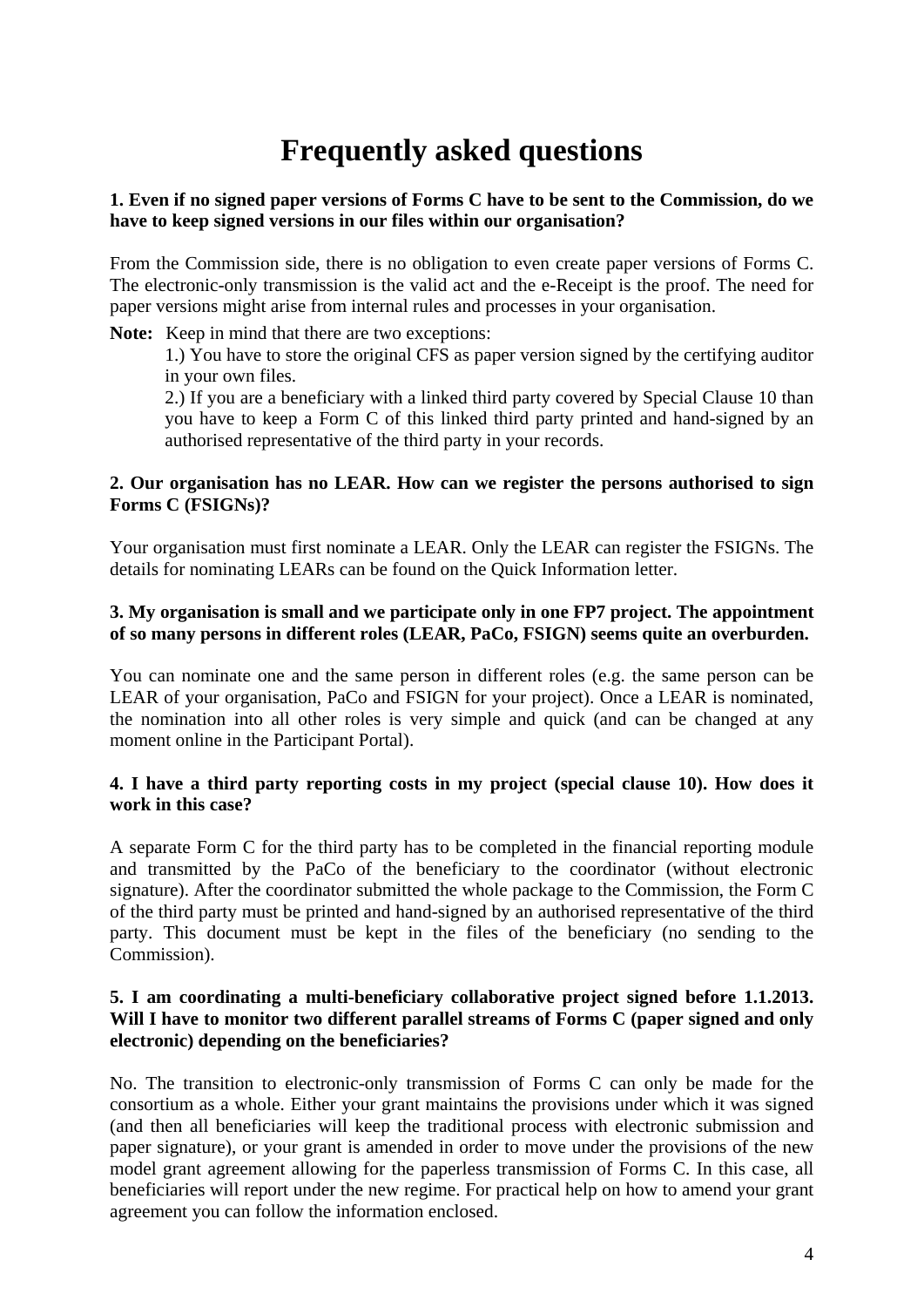#### **6. I am the LEAR of a complex research organisation and would need to identify different financial signatories (FSIGNs) for different departments or institutes. How will the Participant Contact (PaCo) of a given grant know which is the correct FSIGN for his/her project?**

When designating the FSIGNs for your organisation, the Identity and Access Management of the Participant Portal will allow you to encode comments that will help the PaCo to identify and select the right FSIGN for the project.

#### **7. Will this new process affect negatively the time I have to wait to be paid as beneficiary or coordinator?**

On the contrary, apart from the advantages in terms of simplified administrative processes, the only-electronic transmission of Forms C will help to compile a full report faster and therefore will allow the Commission to start its analysis earlier, hereby accelerating the whole payment procedure.

#### **8. In my organisation, Forms C are always signed by two persons. How should we handle this in the new approach?**

Only one act of electronic signature per Form C will be possible in the system. If prior to this authoritative signature your organisation requires an approval involving more than one person, the necessary processes must be organised internally in your institution.

#### **9. What happens if the financial signatory (FSIGN) chosen for the project is absent (leave, sickness etc.)?**

The Participant Contact (PaCo) can assign more than one FSIGN to the project, so that business continuity is covered in case of absences. All FSIGNs assigned to the project will receive the notifications "Form C ready for signature". However, even if several FSIGNs are assigned to the project there is only one act of electronic signature, by the first FSIGN signing the respective Form C.

#### **10. Can the consortium go back to paper submission after having signed the amendment to go for electronic-only?**

No. Once the amendment on the paperless process has been accepted and signed by the parties, the consortium has to apply the electronic-only transmission.

#### **11. Can the coordinator see the drafted versions?**

Yes, the coordinator is able to see drafts and can comment before the form is transmitted and signed officially by the FSIGN of a beneficiary.

#### **12. Can the coordinator of a consortium reject an electronically signed Form C of a participant?**

Yes, coordinators can reject Forms C for corrections. In this case, the cycle starts again at the beneficiary (drafting - ready to sign – signing and transmitting) Beneficiaries can avoid rejections after electronic signature by checking the Form C in draft status with their coordinators (coordinators can view draft Forms C of other participants).